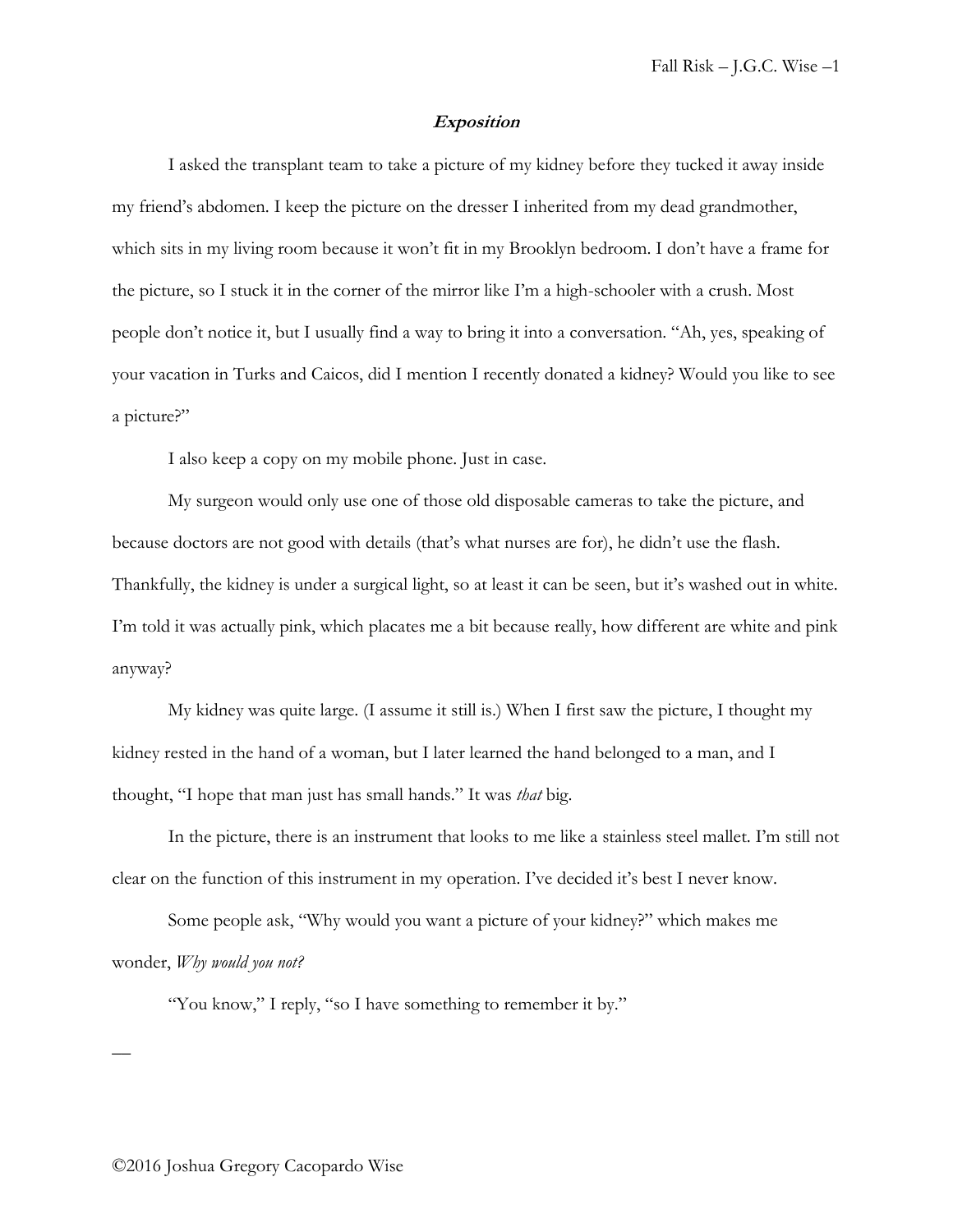Where is my kidney now, you ask? I'm told it's attached to the right side of my friend, Stephen, just beneath one of his two mostly-dead kidneys. I cannot independently verify this information since I was in a narcotic sleep, but I trust my doctor, and Stephen definitely has *someone's* kidney functioning inside of him, and anyway, I'm a literary writer, not a journalist. I don't have to independently verify anything. Memoirs aren't structured around verification, but *memory*. Lucky for my authorial integrity, I have a good memory.

For example, I remember the day I found out that Stephen needed a kidney. It was a Sunday afternoon in the early summer of 2014. My wife, Stephanie, and I stood around the sun-drenched kitchen table in our apartment on Graham Avenue. She'd just returned from church, and I'd just finished a chunk of my graduate thesis. She told me that our pastor had made an announcement that morning about Stephen's need for a kidney transplant. I'd known that Stephen had kidney problems, but I didn't really understand how close he was to renal failure. I'm not even sure that I knew what renal failure was.

"The church is connecting anyone who might be interested in donating with Stephen's transplant team," Stephanie said as I slurped down the last sludge of my second cup of coffee. "I'd do it," she continued, "but my blood type is wrong."

I'd never considered donating an organ before. I wasn't really considering donating then. Though my brain is normally overly analytical, pestering itself and my personal sense of peace with the what-ifs, what-fors, and why-the-fucks of every potential scenario on the face of the planet, for once, possibility eluded me. Or maybe it didn't elude me, but maybe that one time I simply replaced it with probability—in this case, the unlikelihood that I'd end up an organ donor even if I was willing. I didn't know if I was willing, but I didn't need to know just then. That moment, as the grainy dregs of coffee slithered down my throat, was nothing more than one of those strange and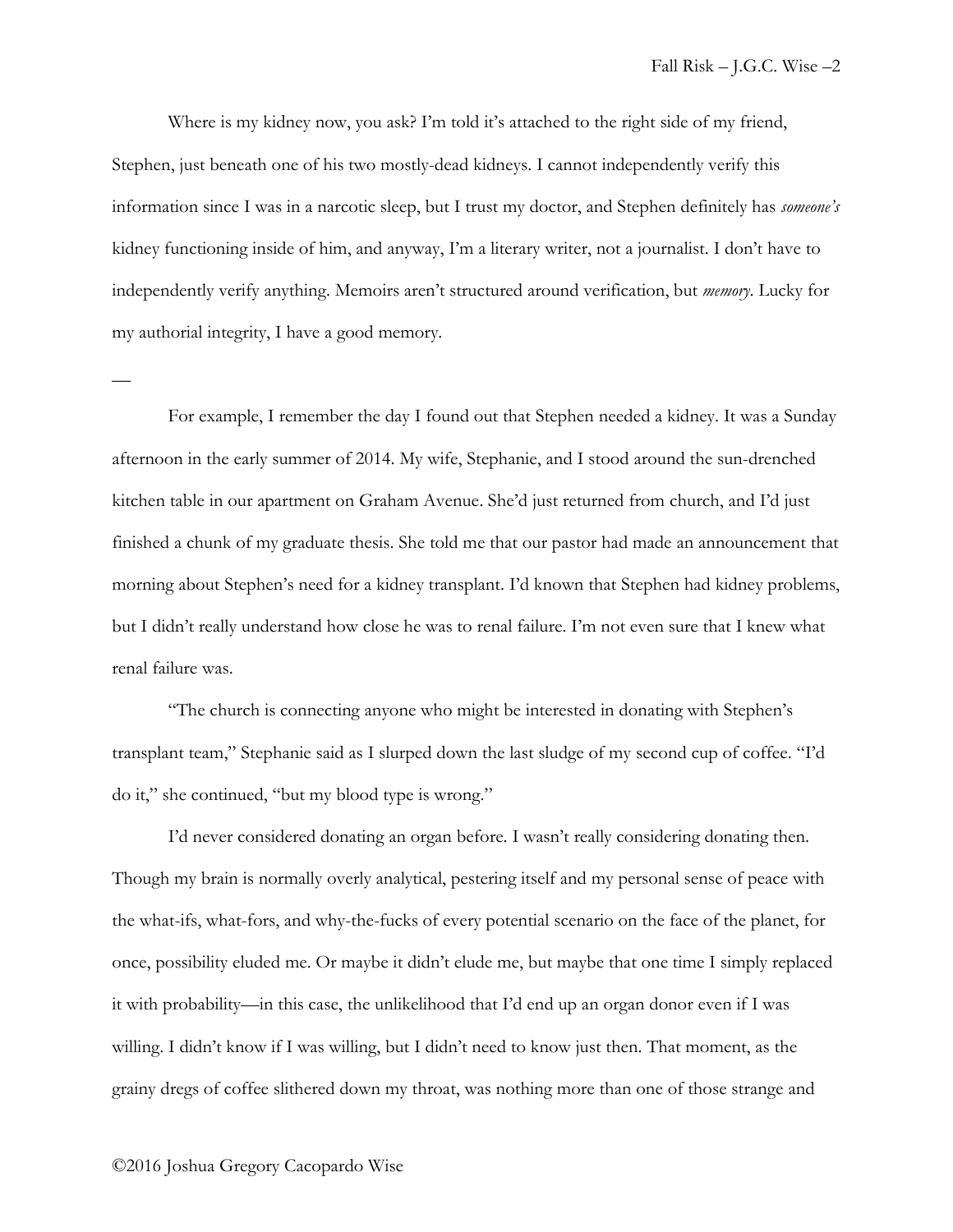unexpected conversations that crop up between two married people until my wife turned it on its head.

"What's your blood type?" she asked.

This was my first moment of pause. It didn't occur to me until that moment that while I'd never considered donation myself, my wife might consider it for me. Only after the words left her mouth did I understand where this conversation was about to go.

I swallowed hard. The air conditioner in the window clicked off as though it, too, wanted to hear my answer.

"Type O."

"Doesn't that make you a universal donor? You should go get tested!" She said this with an enthusiasm that might have been excitement or annoyance or both. On the one hand, she seemed encouraged by the idea that I might be an organ donor for our friend, but on the other, more notable hand, she seemed irritated that I'd withheld that information for the two or three minutes of conversation it took us to get there, like I could have already been halfway to the hospital by now for a blood test. But I wasn't so eager. All my life I've made significant decisions without giving them much thought, but even I had my limits. When the hasty part of my brain urged me to acquiesce to my wife's wishes, it was halted by an uncharacteristic acknowledgement of what exactly acquiescence would mean. This was not as simple as giving blood. If I became a living donor, it would be the most major surgery I'd ever had, and I'd had a few. Not only that, but there was something about the idea of literally losing a part of myself—something that would weigh more heavily on me later, but that teased my latent sense of mortality just enough in that moment to give me pause; if I donated a kidney, part of me would die.

Still, I felt uncomfortable refusing. Here was a friend of mine, just a little more than a year younger than I, and I was still young—just shy of thirty-two. What if I'd needed a kidney? Would I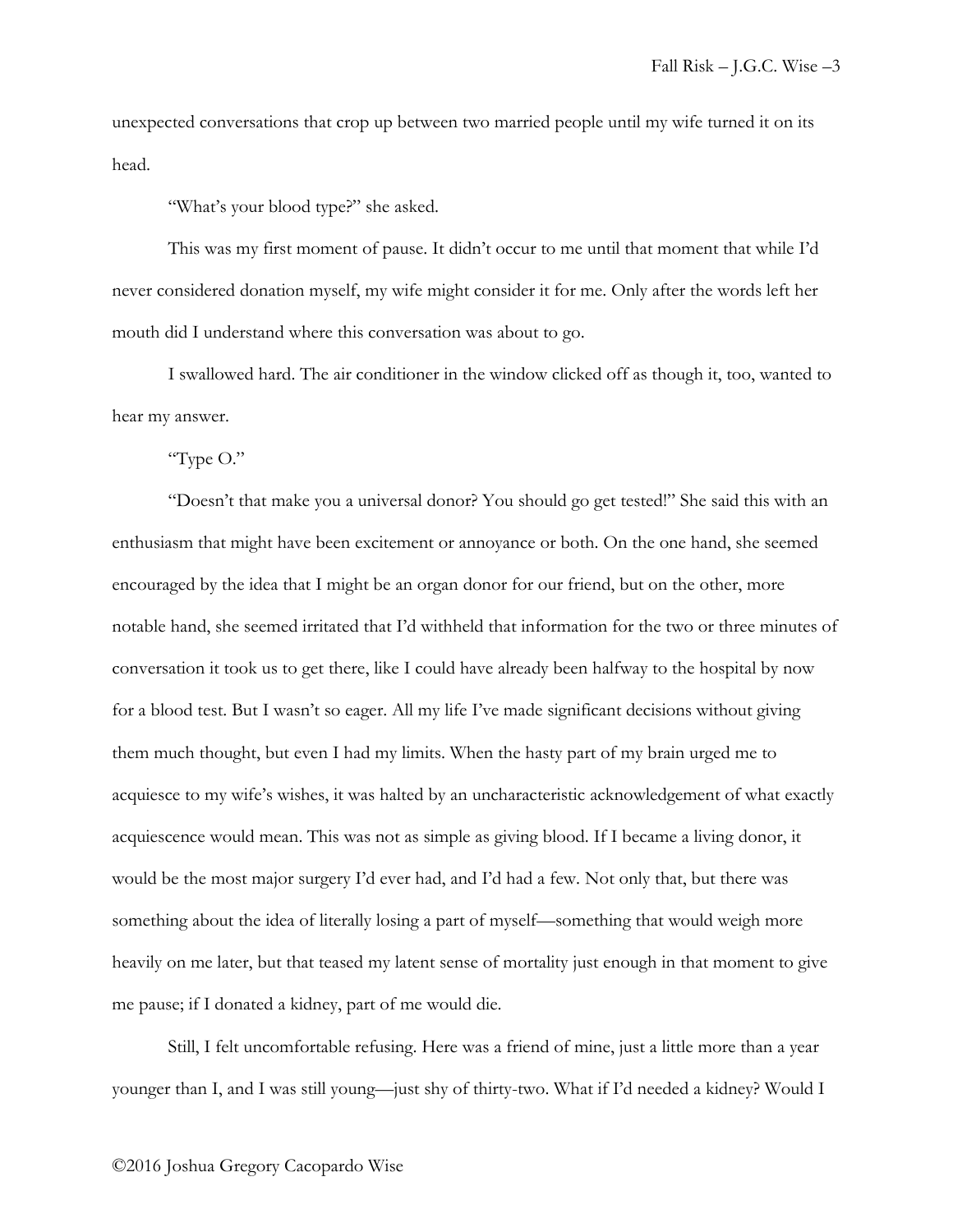have friends who were potentially able, but unwilling? Would they leave me to dialysis, maybe even death? And could I live with myself if I did that to Stephen? I knew I couldn't, but that didn't change the fact that I didn't want to go through kidney donation. I needed an excuse, an acceptable and irrefutable rationale that would let me off the hook without any accompaniment of guilt. Only one thing came to mind.

"What's Stephen's blood type?" I asked.

"What does it matter? You're type O."

"But is he positive or negative?"

Her eyes fell on the table, and she pursed her lips, thinking. "I don't know if they said that. Maybe negative?"

"I can't donate, then. Only O negative is fully universal. O positive can only donate to other positives."

"I've never heard that," she said. "I suppose it makes sense. That's too bad."

I was surprised how easily she let me off the hook. She was the scientist in our marriage; I was just a slick talker. I'm the sort of person who can hear a tidbit of information on the news or from someone on the subway and then attach a whole logical narrative to it, and people will usually believe me. The truth is, I *didn't* know if I could donate to Stephen or not, but the fact that I'd been convincing enough with my wife for her to let it go was enough for me to believe my own rationale.

The problem was, I still felt guilty. The bigger problem would turn out to be that I felt the need to alleviate myself of that guilt.

Maybe a week later, we were at Stephen's apartment for what had come to be known amongst our circle of friends as a "Gatsby party." The summer before, Stephen's roommate, Matt, began hosting elaborate revels held on the obscene private terrace that stretched from the southwestern wall of their apartment into a pocket of forgotten land surrounded by aging and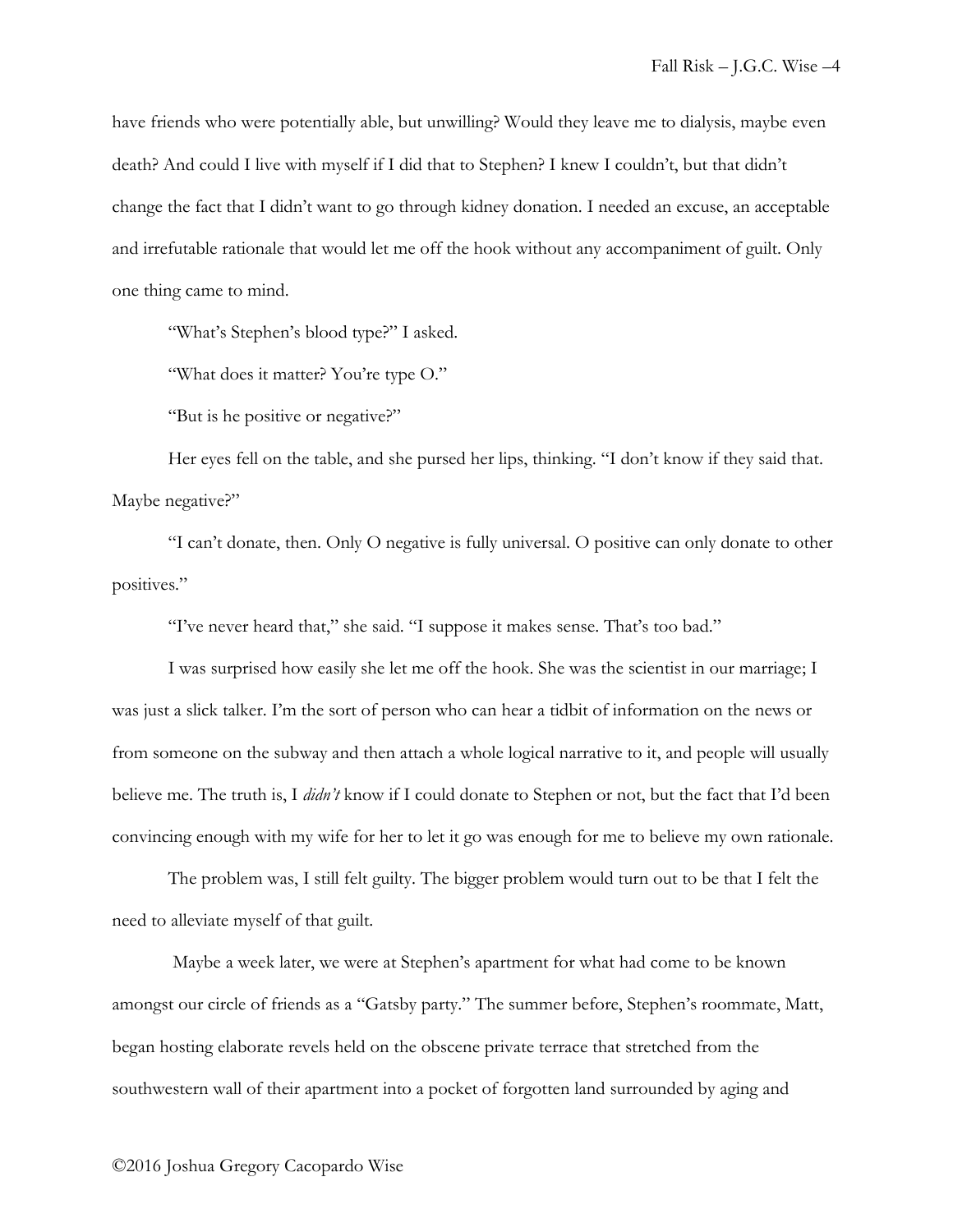broken residential properties. Despite the forlorn view, Stephen and Matt had turned the terrace into a Brooklyn paradise. Strands of softly-glowing bulbs hung between the outer rails and a post in the center that Matt had rigged, creating the effect of a tent made of lights. Wire patio furniture dotted the terrace, and in front of the single eyesore—the HVAC source—they'd set up a fully-functional bar that Matt had built himself. From the hours of dwindling sunlight sometimes until that dying star came back around for another day, people from all over the city poured in through the narrow confines of that apartment and out into the relatively vast expanse of the terrace. Word spread. People spoke of a mysterious party where the liquor was as free as the young people who came to forget the outside world even if only for a few hours. Friends told friends who told other friends until half the people in attendance were strangers to both of the hosts as well as to each other.

It was near the bar, under a patio umbrella, freshly after Stephen and I had collected drinks but before the majority of guests had arrived, when the blue of the sky still glowed faintly fluorescent and the heat of the sun still beckoned me to shade, that I walked, unexpectedly, into what seems to have been my destiny. Of course, my intention was the opposite; I'd intended to walk out.

Eager to alleviate myself of the guilt I'd carried since convincing myself of my donor incompatibility, I foolishly told myself that it would be a comfort to Stephen to know that there were people who wanted to help him, but couldn't. So I told him, probably with a smile on my face, that I'd heard about his predicament, what a pisser, and I totally wanted to get tested, I intended to, but I'm the wrong blood type. I did what I could do, man, but science is fucked up, and I just don't have a kidney for you. Sorry.

"What's your blood type?" he asked.

I told him.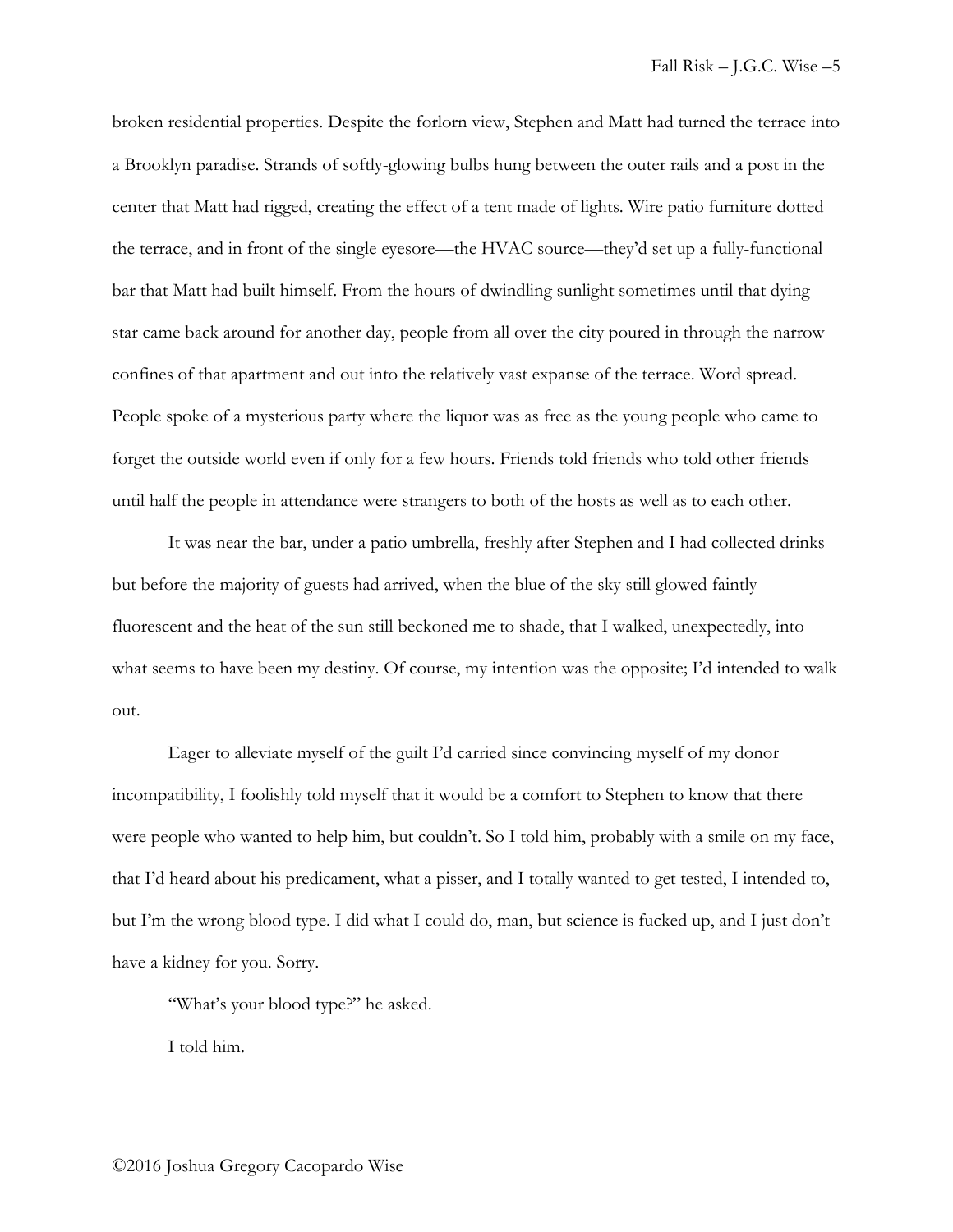"You can donate," he said. I've never seen a more matter-of-fact expression on someone's face. This concerned me because I'm only a good bullshitter when I'm talking to people about something they know nothing about. Stephen, I was sure, knew a great deal more about blood type compatibility than I did. Still, I'd gone that far down the road—I might as well keep going.

"But I'm O positive."

"The Rh factor doesn't matter for organ donation, only for blood transfusions. With type O, you could be tested for a match regardless of the plus-minus."

I took a long sip of my drink. "Oh," I said. "Oh. Well. That's…interesting. That's good, though, right? I mean, more potential donors?"

The back of my neck burned. I took another drink.

With a smile that seemed oddly light-hearted and sad at the same time, Stephen said, "Bet you wish you hadn't said anything."

## *Who, me? Of course not. Don't be ridiculous. I'm glad to know—*

"It's okay," he said when I didn't respond. "Don't feel like you have to get tested. I understand. I don't think I'd want to do it, either."

We talk a lot about humility in the church. What we frequently don't say is that humility is often tantamount to feeling like the most outstanding asshole on the face of the planet. Not only did Stephen not hold it against me that I wasn't sure I wanted to get tested, but he even admitted that he, a man who knew what it was like to need a kidney to live, might not be so charitable if he were on the other side of the table. How the hell was I supposed to turn around and tell this humble, understanding, all-around upstanding individual that I wouldn't even *see* if I could help him out? That would only be one step closer to the Outstanding Asshole award. It was one thing when I was living in the blissful security of ignorance, under the impression that I simply couldn't help it because it was out of my control. But now, maybe I could help. It wasn't yet out of my control.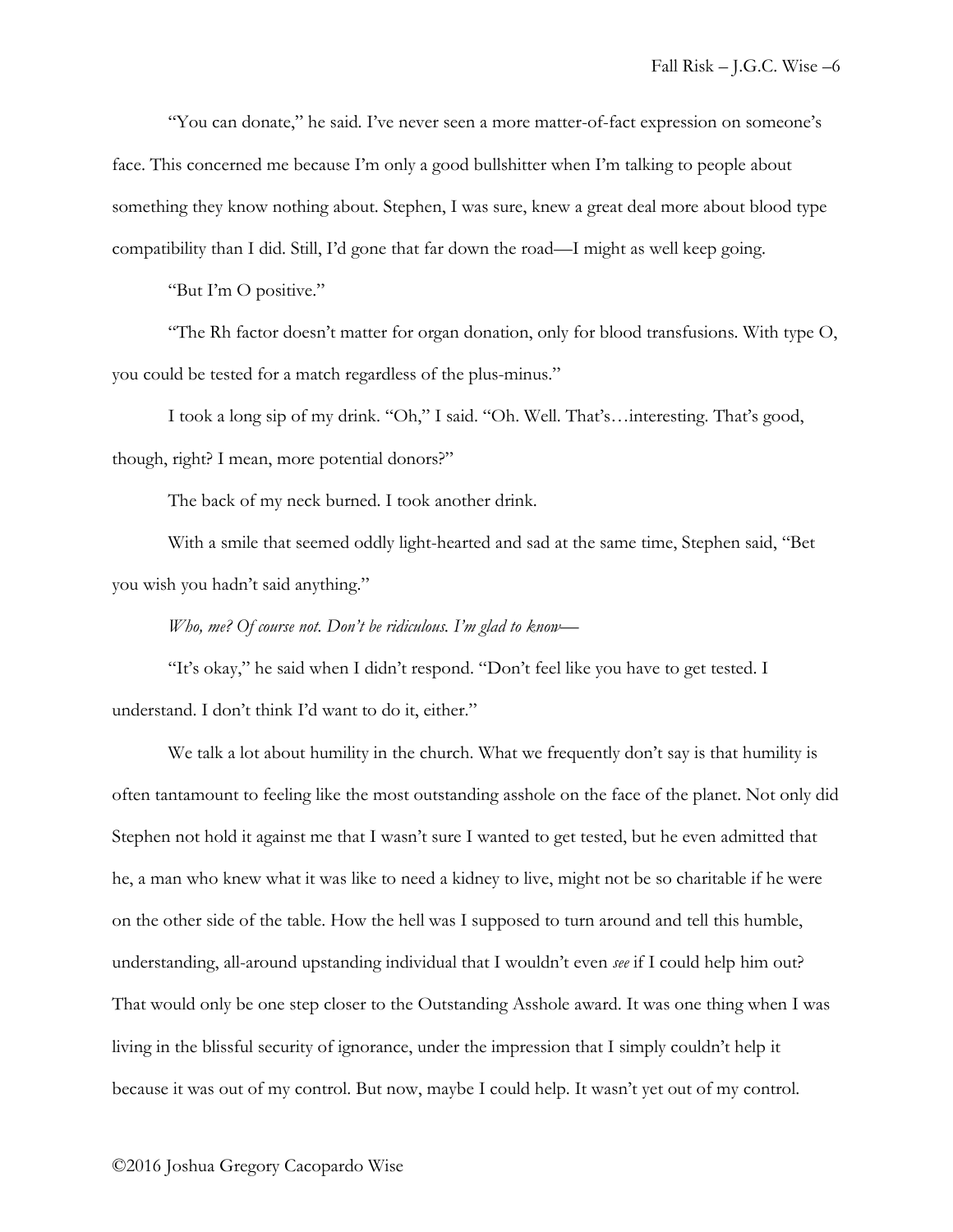The next day, back at home, I told Stephanie that I could potentially be a match after all. Without even a slight pause, she said, "Oh, good! So you can go get tested!"

Yes! Wheeeee! Let's go get tested to see if I qualify to have some doctor severe a vital organ from my body and stick it into someone else's! She made it sound like I'd told her we were going to Disney World.

"Maybe we should talk about this?" I said it more as a question than a statement because I once again felt guilty about having doubts.

"What's there to talk about? Stephen needs a kidney."

"But what if you need a kidney someday? Or what if we have kids, and one of them needs a kidney? With my blood type, I can donate to anybody."

You might read this and think to yourself, "Good God, man, you're talking about a human life here, not a used car lot." That's true. But what you don't understand is that when you're in the privacy of your home with your spouse or whoever might help you to make this kind of a decision, human life becomes very objective. It's a thing, a commodity, something that has a value more or less than the life next to it. When you think about voluntarily laying down and letting a doctor cut you up, remove part of what keeps you alive, then sew you back together again when there's nothing wrong with you, it's only natural to have something of a consumer mindset. Yes, I'd be giving the gift of life to Stephen, but what about *my* life? And not just mine, but my family? What if my wife or my brother or the child I've not yet conceived needs a kidney? Will I regret having given mine away? Or what if my remaining kidney fails one day, and *I* need a kidney? Will I regret it then? How well do I know Stephen, and does that matter? What's the likelihood of our continued friendship, and does *that* matter? What if I give him a kidney and then we never see each other again? Will that ever haunt me, riddle me with even more guilt than I had at the idea that, fully capable of doing so, I might not offer him this chance at life?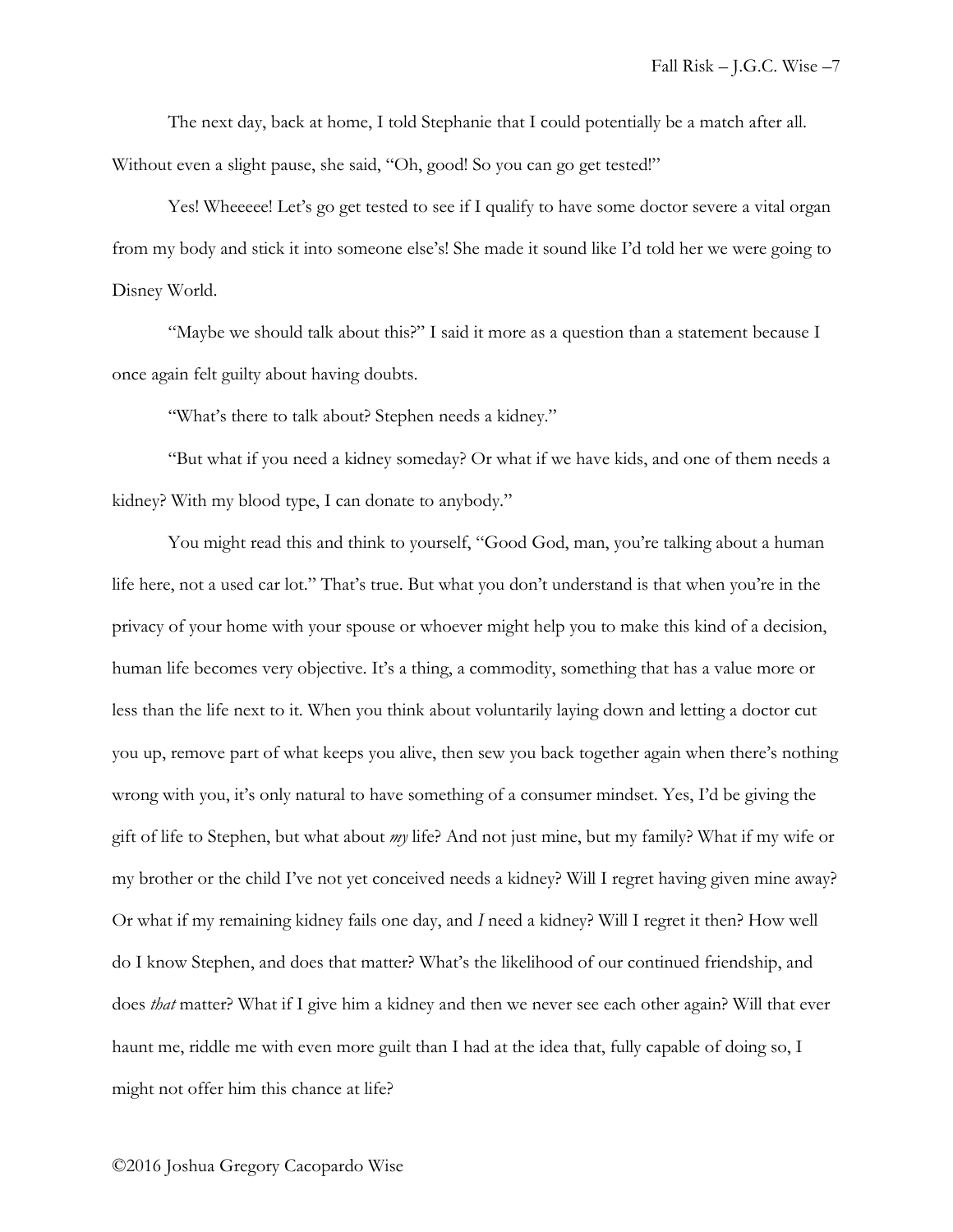Overwhelmed with questions, I turned my analysis to some quick and probably inaccurate math. I figured that in nine years of living in New York City, which has a population of roughly eight million people, I've known three people who needed kidney transplants. That comes out to .000038% of the population, or practically no one. None of this takes into consideration the full span of my thirty-two years of life, the populations of other places that I've lived, the grand total of lives I've interacted with, or anything else a statistician would use to calculate a more accurate number, but since the number of kidney recipients I've met outside of New York over the course of my life equals zero, then whatever calculations a statistician might make would—according to my clumsy computation—only lower my original percentage to even less than practically no one, further supporting the notion that I'll probably never meet anyone else who needs a kidney, let alone someone close to me.

Beyond my bad math was plain and tangible logic: No one in my family nor my wife's family had any history of kidney disease. This meant that whatever else might be fucked up about our genetic codes, the idea that either one of us would need a kidney, or that we'd have a child who might need a kidney, was all but absurd.

In the end, though, it was neither bad math nor logic that brought me comfort about getting tested, but sheer probability; the chance that my kidney would be a suitable match for Stephen was simply not that good. I've had difficulty finding hard statistics on this, but when I considered all of the puzzle pieces that needed to fit together, I swelled with confidence that I'd have a better chance of winning a thousand dollars off a scratch ticket than being a donor match for Stephen, and I don't even play scratch tickets. Matching requires not only the correct blood type, but also a series of human leukocyte antigen—or "HLA"—tests, anatomical tests, and psychological evaluations. The odds of passing the physical tests alone were slim, but throwing in the psychological tests and lifestyle evaluations—I was all but destined for failure, at which point I could gleefully say, as I'd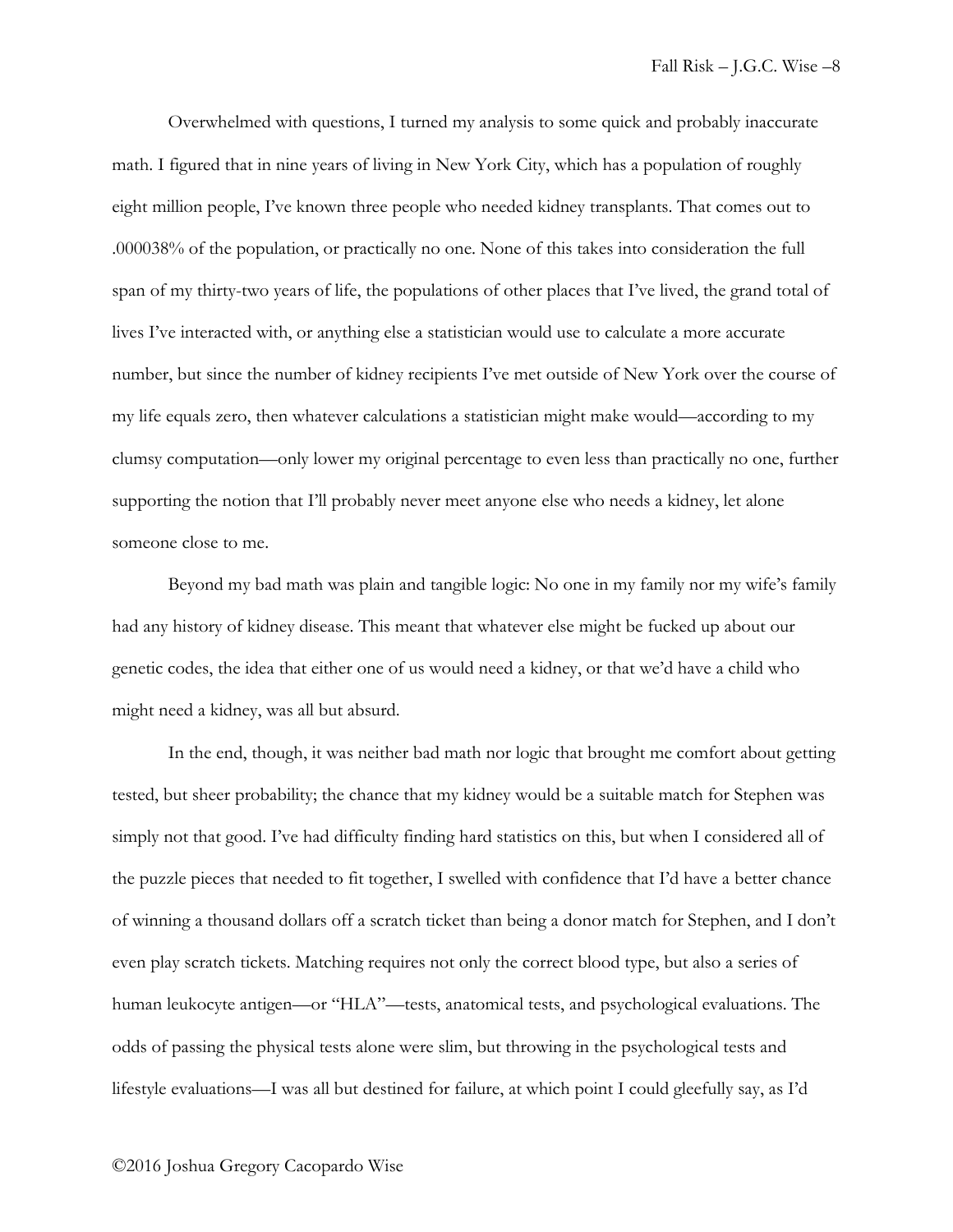hoped to in the beginning, that I'd done all I could do. I could have peace of mind that I hadn't overlooked a friend in need while retaining the comfort of knowing that I wouldn't have to part ways with one of my kidneys, all for the inconvenience of sacrificing a few vials of blood and maybe a ride through a CT-scan machine.

There was something else, too, that swayed me. Because I identified as a Christian at the time, I'm supposed to say that I decided to go through with the testing because Jesus gave his life for my sins, and because Jesus said that the greatest gift a person can give is to sacrifice one's life for a friend, and I wouldn't be sacrificing my life but only my kidney, thereby still leaving room for me to be a better person, give a better gift. That's what I'm supposed to say. And some of that was true. But it wasn't Jesus who swayed me.

To the likely chagrin of my pastors and every hipster in Brooklyn, my inspiration came from Phil Lesh of Grateful Dead stardom. I was too young to see the Grateful Dead perform live—I was only thirteen when Jerry Garcia died—but I've seen Phil Lesh on numerous occasions over the last ten or fifteen years, and every time I saw him perform, whether on his own or with a band, he unfailingly made a speech about organ donation towards the end of the shows. Lesh underwent a liver transplant in 1998, and whatever people may think of jam band personnel, he has the wisdom, humility, and gratitude to recognize that without the transplant, he wouldn't be here today, still performing well into his seventies. One donor speech in particular stuck in my mind, from a Bonaroo festival in Tennessee in 2004. "Think about it this way," he said, "if you'd take one—fair is fair, you've got to give one, too." Of course, Lesh was talking about cadaver donation, but I don't think that invalidates his point. It certainly doesn't invalidate the terrifying sound of his voice resonating in my memory. Coarse and groggy, Lesh sounds like a dynamic and articulate version of the undead, the dirt of the earth still in his mouth from when he crawled from the grave. "Fair is fair," he kept saying, like a nightmare that wouldn't end.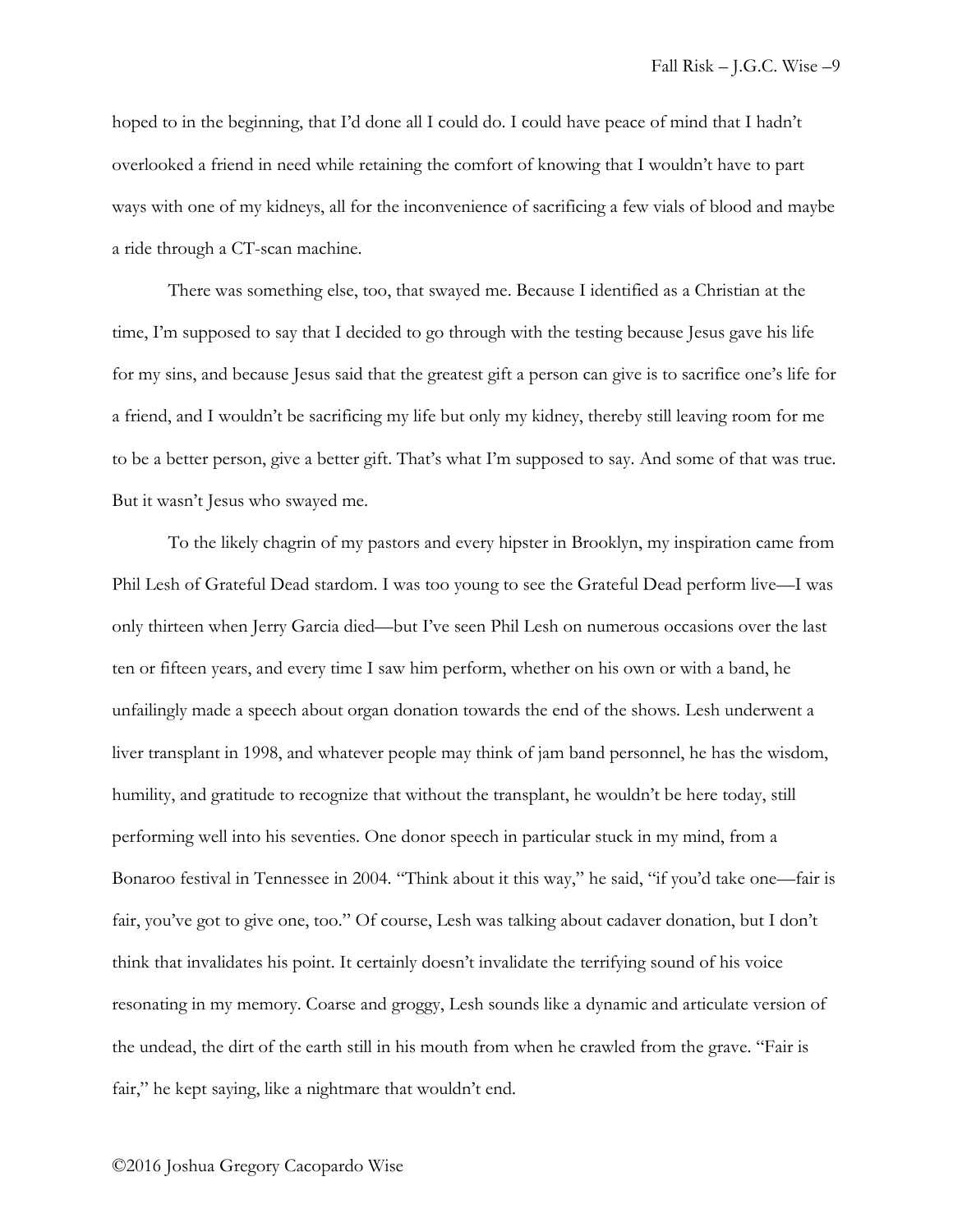I don't have a kidney problem, but if I did, I'd take an organ. By God, I'd take an organ. And fair is fair.

I chose to keep my decision a secret from Stephen. One of my reasons for this was simply that in the event I ended up a match, I wanted an easy out should I get cold feet. If I did succumb to cowardice at any point during the process, I'd feel terrible enough about myself. If Stephen knew about what I'd done, that would only compound my shame. For the same reason, I also kept my testing a secret from everyone except for Stephanie and my best friend, Ryan. But keeping the rest of the world at bay wasn't just a safety net for potential shame; it was a way for me to exercise control. I don't like people meddling in big decisions in my life. I prefer to wait until I've convinced myself so thoroughly of whatever it is I'm going to do that by the time others find out about it, any attempts to talk me out of it are futile. It's the only way I can know for certain that my decisions the big ones, anyway—are mine, and mine alone. Most people don't think that's a good idea, and they're probably right. The problem is that when I involve others in my decisions, if they disagree with me or try to make me see another side of something, I'm inclined—foolishly and without rationale—to feel judged, which then leads to me feeling embarrassed, which can then lead to me making decisions to please others rather than doing what I think is right. If that sounds neurotic shut up about it. We're just getting warmed up here.

There's an additional problem with opinions about donating a kidney, which is that the average person isn't versed in what donation means or doesn't mean. This prevents them from helping you to make an informed decision. My father, for example, doesn't know Stephen. When I got around to including him in my decision, his vested interest was in preserving the life of his son over a complete stranger (though he never tried to talk me out of it and was extremely supportive once he got over the initial shock). Then there are the friends who know me, but not Stephen. "If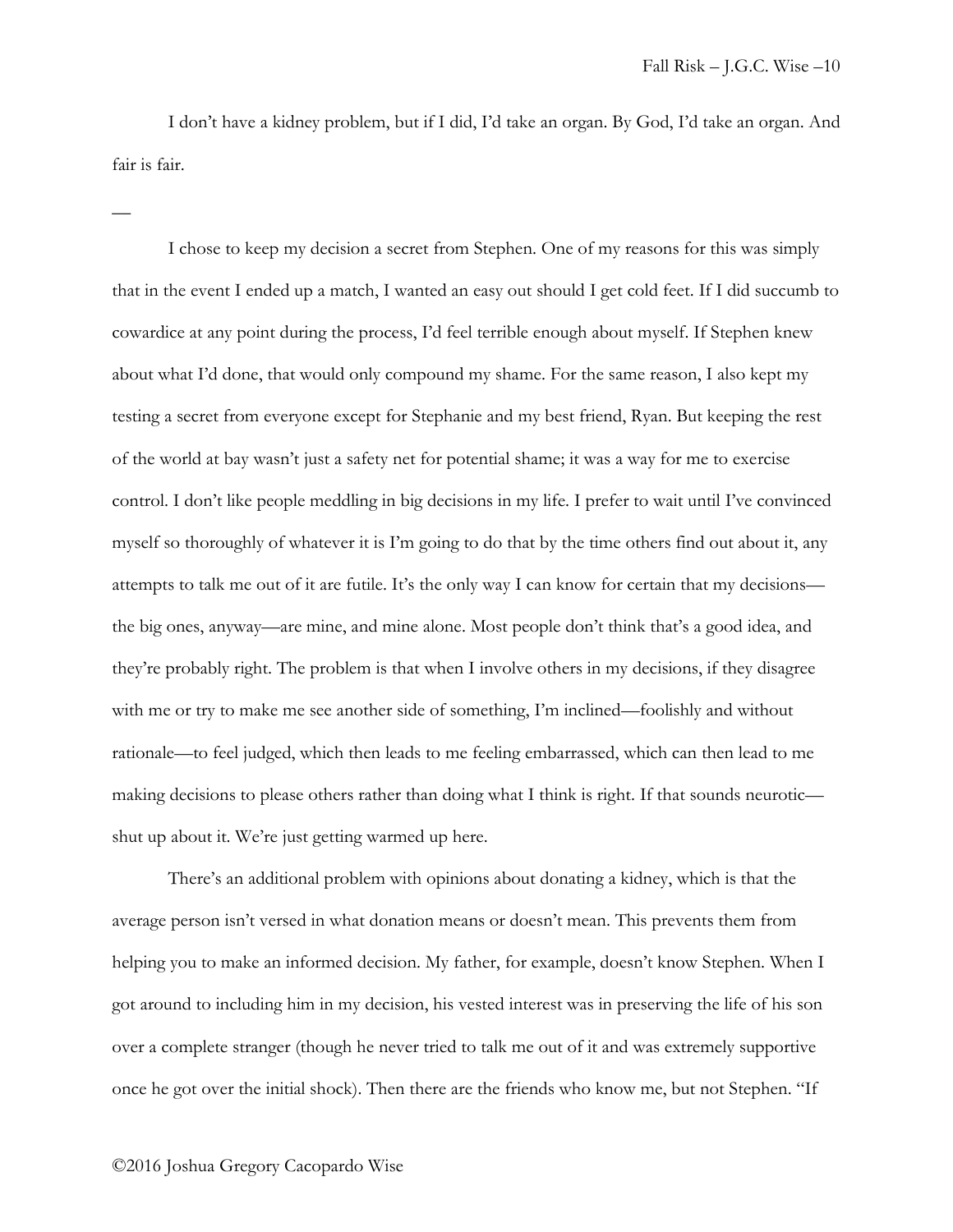this guy isn't a close friend," they would say when they found out, "why would you donate a kidney to him?" (See? I'm not the only one who commodifies someone's life in passing conversation.) I also had Christian friends who merely championed my decision as a service to God without seeming to give it much thought at all, which I sometimes found more irritating than those who thought maybe I should reconsider.

Whether concerning or frustrating or simply not helpful, none of these were the worst opinions I received. No, the worst opinions were from the people who thought they knew something about kidney donation, but in reality, didn't know anything (or at least, not anything current.) "But you won't be able to drink for months!" "You know the recovery is something like three months, and your job won't pay you, right?" "There will definitely be things you can't eat, I just can't remember what they are." "You're never going to be able to smoke pot again!" These people meant well, but at the same time, they were probably more interested in being unnecessarily involved in the process. At first, I listened to them. After all, they were friends, people I trusted on some level. And the information they had wasn't necessarily *wrong*; in most cases, it was either referring to the recipient, whose life changes a bit more not because of the kidney but because of the anti-rejection medication, or it was referring to outdated or presupposed information. (Alcohol, for example, is handled primarily by the liver, so even with one kidney, my drinking habits—which are more aggressive than most people's—don't have to change. As far as marijuana use goes, that guidance still comes state-by-state and practitioner-by-practitioner, but in my case, there were no post-op restrictions.)

The one thing I wanted even less than people's opinions was the flattery. This had less to do with contrived humility and everything to do with selfish introversion. I hadn't *actually* done anything yet except agree to let a lab technician stick a needle in my arm and extract a few vials of blood. What if I got halfway through the process and then decided against it? Or what if I wasn't a match,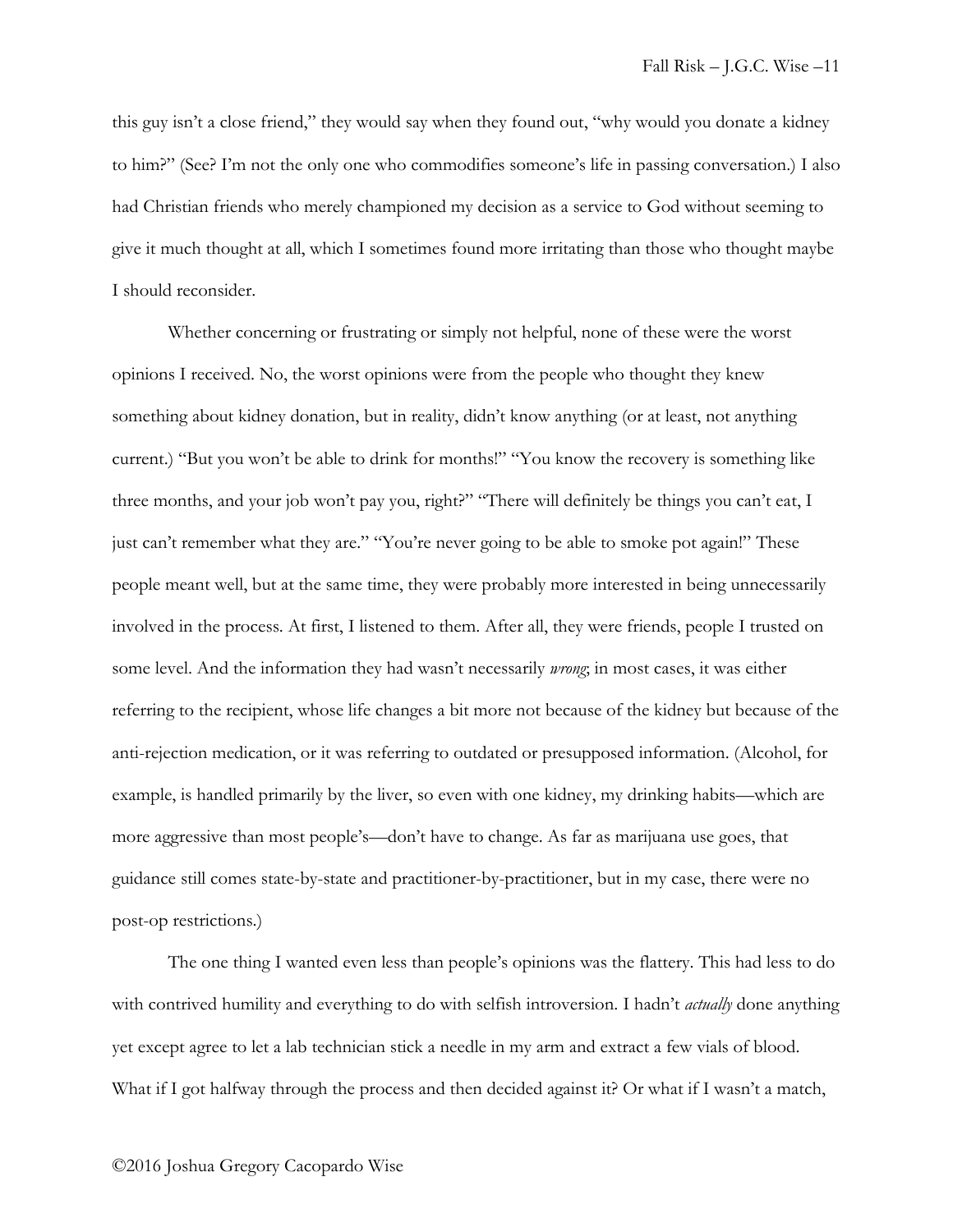and I didn't have a choice anymore? Then I'd have received back-pats and compliments for nothing. More than that, the unsolicited praise would also make me feel pressure to do something I still wasn't sure I was ready to do. If I was going to be coerced into kidney donation, the coercion needed to be all my own, and if I was going to receive praise for it, I didn't want it to be until the kidney was already filtering blood in Stephen's body.

The one exception to my "decide it myself" attitude was Stephanie. I found much comfort and encouragement in my wife. From the very beginning, she approached kidney donation as though it weren't an option, but a duty. In my more cynical, jealous moments, I dismissed her enthusiasm as naïve idealism; no matter what she said about kidney donation, the fact was that in this particular instance, she was physically incapable of donating. She had the luxury of clarity to see the good that could come from donation without having to be personally hindered in her own body by the risks. But jealousy and cynicism are thin veils if we allow them to be. When I saw beyond my own arrogance, I recognized that she had the right idea. Giving a kidney to Stephen was a duty, and one I ought to see through with joy and confidence. I'm not much of a Christian, but I do try where I can, and hers was the Christian approach. Without my wife, I wonder if I would have remembered or latched onto that long enough for it to make a difference. I will always be thankful for that.

There was one other person who necessarily had to know that I was at least considering getting tested, and that was the pastor of our church, Vito. Since I didn't want to disclose my intentions to Stephen, Vito was the only person I knew who could put me in touch with Stephen's transplant team. I knew I could trust Vito with my request not because he was a pastor and therefore held my confidence, but because Vito was the sort of man who might forget his name from time to time. He once left his house without his wallet, keys, or mobile phone, yet somehow managed to make it all the way into another borough only to discover that he was relatively

## ©2016 Joshua Gregory Cacopardo Wise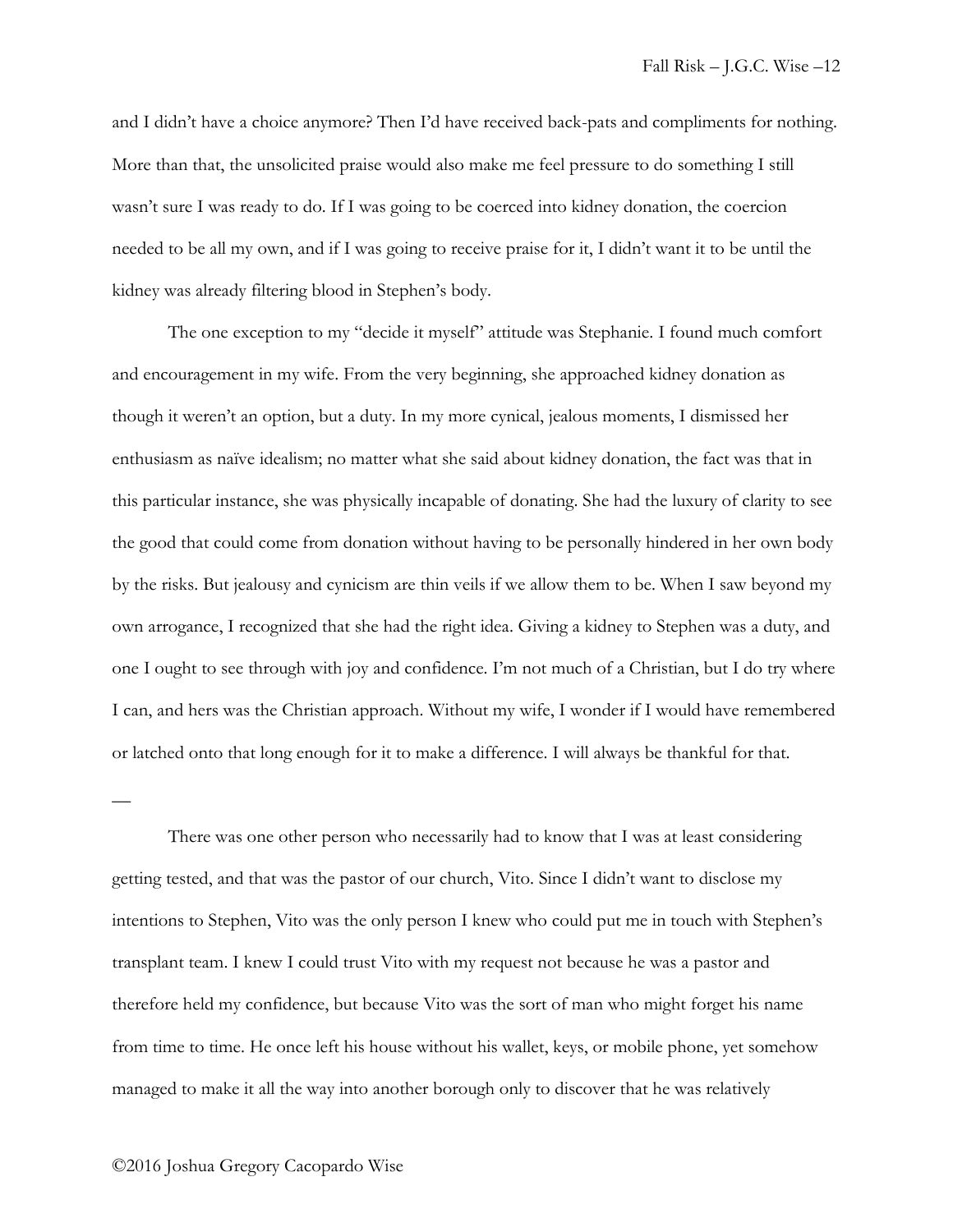stranded. I knew he wouldn't tell Stephen because he wouldn't remember my inquiry long enough to accidentally betray my confidence. I sent him a short e-mail, and two days later, he responded with information for a nurse practitioner named Pam at the NYU Langone Medical Center.

I'd planned to send Pam an e-mail straightaway, but now I hesitated. For the first of what would be many times, the idea of giving up an organ became more real than I'd expected it to be. I was able, I realized, to compartmentalize the intensity of what I was potentially signing up to do so that most of the time it didn't seem like a big deal. Now, as my fingers hovered over the keys but refused to type, it seemed one of the most significant decisions I would ever make.

Whether out of courage or cowardice, I reminded myself that the odds of being a match were slim. Very slim. All I had to do was to get my blood tested, then wait for the inevitable phone call that said, "Thanks for your interest, but you're tests don't match what we're looking for," as though all I'd done was apply for a job I didn't really want. That was it. I'd have done my charitable, Christian duty, Phil Lesh would stop growling in my ear, and I could rest easy knowing that no one would be slicing open my abdomen any time soon.

Except maybe that wouldn't be it. Maybe they'd say, "Hey, Josh, good news!" (*For whom?*) "You're a match! How about you let us shank you a few inches from your man-parts and just under the ribs a couple of times so we can harvest a fully-functional organ?"

I tried something then that was out of character for me, which was to ignore myself. An overactive imagination combined with an exceedingly analytical brain had cost me years of sleep and probably a future of high blood pressure, and now it threatened to defeat whatever resolve I'd had just to let someone prick my arm with a needle and take a meager helping of blood. So while my brain flipped through its rolodex of awful and unlikely possibilities, I willed my fingers to act independently, to type the words my mind threw into question. "Dear Pam, My name is Joshua Wise. I got your information from Stephen Johns, a friend of mine who is awaiting a live donor for a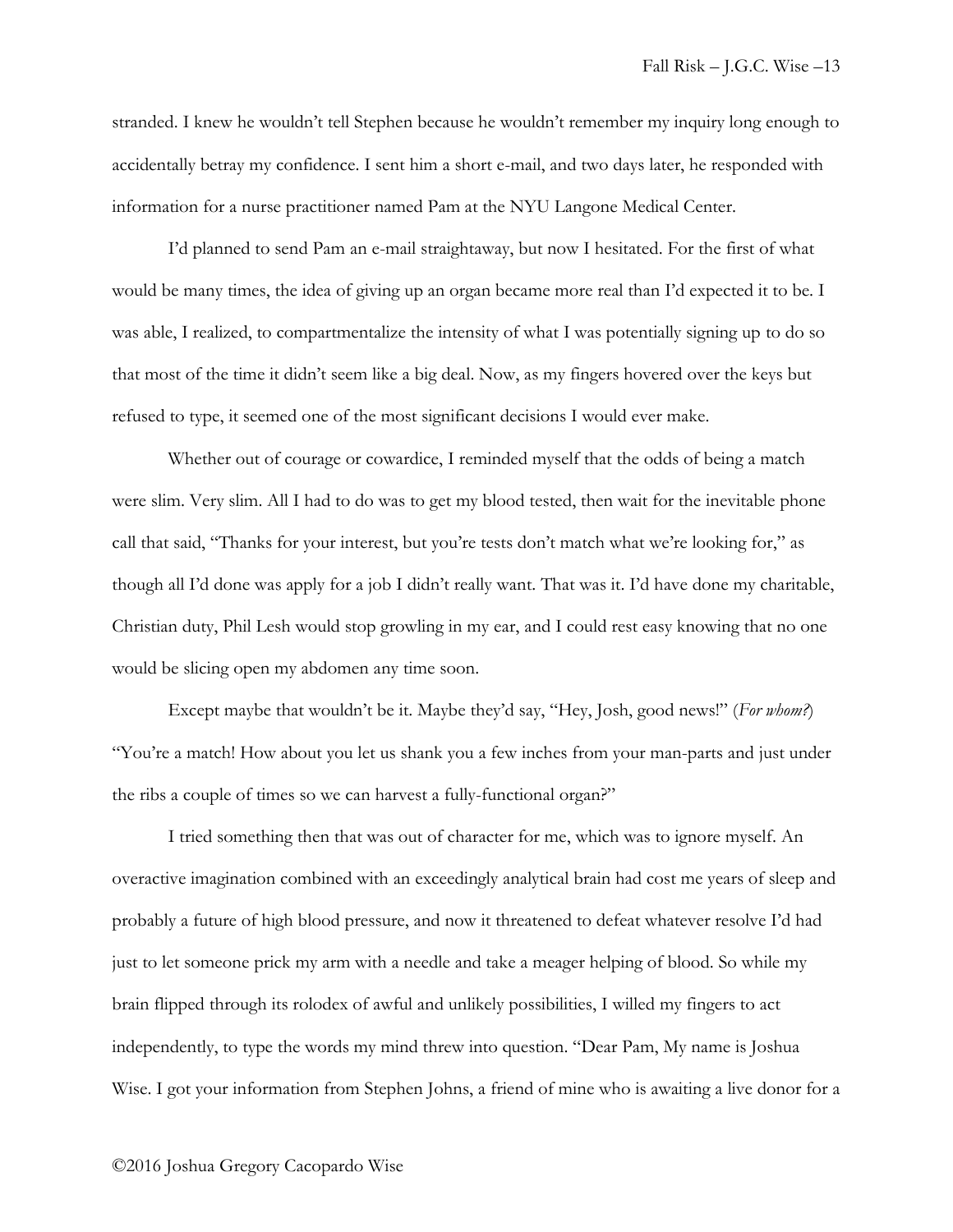kidney transplant. My blood type is O, so I thought I'd write to see what I needed to do to be considered as a donor."

My fingers moved as if detached from my brain, dancing along the keyboard as I pretended not to doubt myself and what I was doing. I clicked "send" without even reading what I'd written, neglecting every writerly instinct I have for proofreading and revision, knowing that if there's one thing in this world that can't be undone, it's a sent e-mail.

A few days passed. I didn't talk about the inquiry very much, even with Stephanie who continued to seem more eager than I to get a response. There was nothing to talk about anyway. Either they'd ask me to come in for a blood screen or they wouldn't. I told myself that it was no different than having any other blood work done; it all comes with the possibility of further tests, preventative care, treatment, or surgery. In fact, to talk about it at all, to dwell on it even for a moment, felt to me like wearing charity on my sleeve, which is just about exactly the time that charity ceases to be charitable. Believe it or not, I even began to forget about it, but as is often the case with such things, the moment it finally slipped from my brain into the abyss of everything I've ever forgotten, Pam finally responded.

The first step, she said, was a phone screen. That would determine whether or not they even wanted me to come in for a blood screen. It took several e-mails back and forth to schedule the phone screen, which translated into a few days before we were able to connect on the phone. I had a lot to think about in that time, and I didn't care to think about any of it. I tried to focus instead on Stephen, the fact that whether or not I went through with voluntarily losing a kidney, he'd already lost both of his, and while the loss of one for me would mean relatively nothing, the involuntary loss of both for him meant a rotten life leading to a shortened life. I had the luxury of a choice; Stephen did not. Despite that, Stephen was optimistic, even determined not to let these serious challenges hinder his life. Those things alone strengthened my resolve. Remembering his resolve as well as his